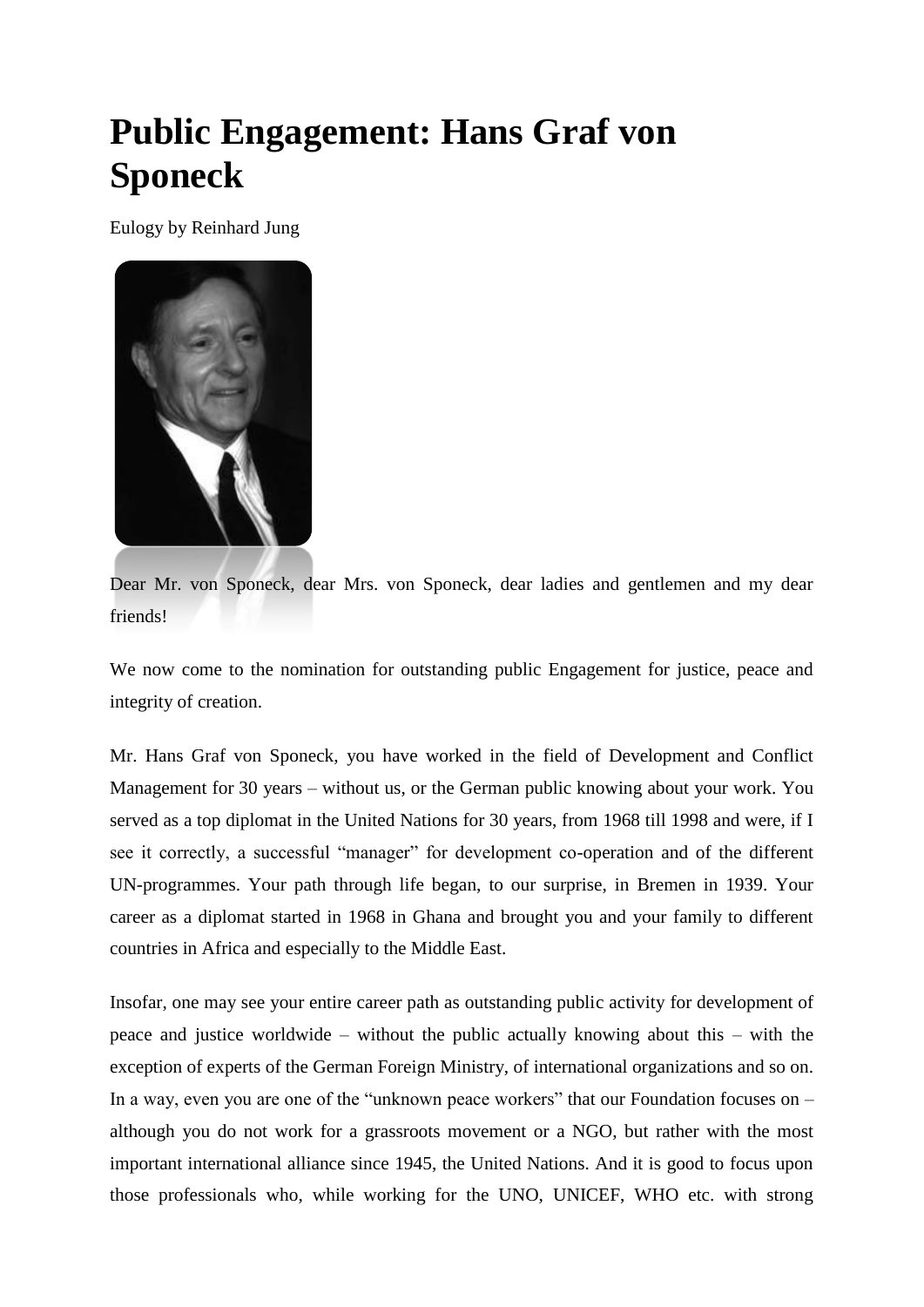personal commitment and without making headlines, make important steps towards peace and development possible.

Dear Mr. von Sponeck. You might have remained such an unknown peace worker, if the UN-Secretary General Kofie Annan had not appointed you as Assistant Secretary General and Coordinator of the Humanitarian Program of the UNO in Baghdad in 1998. This sounds very honourable and sounds like the culmination of a long career as a diplomat.

Two years later, however, in spring 2000, you stepped down from this post and resigned from the UN out of protest against the sanctions policy of the UN-Security Council, that was mainly dominated by the interests of the USA and Great Britain. You realized that this type of sanctions policy would not weaken the cruel dictator Saddam Hussein, but would punish the Iraqi people instead. You had to see yourself, the consequences these sanctions had on Iraqi children. Altogether, more than 500 000 Iraqi children died because of the sanctions. You had to witness the reality behind statistics and estimations of the UNICEF and other humanitarian organizations, which stated that in the 12-year period after the first Gulf War in 1991, around 1.5 million Iraqis had to die due to lack of food and medical care – because of sanctions. There was only one x-ray device functioning in the whole of Iraq. Spare parts or new devices could not be imported. You wrote reports and like "tilting at windmills", you fought against false claims in the western media that only Saddam and his clique was responsible for all the misery. You tried to change the policy of the Security Council, but you could not succeed. You yourself were declared the "Persona non grata" by the US-administration and the British Government. Against this resistance, the UN-General Secretary Annan did extend your contract in 1999, but in spring 2000 you yourself took the necessary steps and handed in your resignation. You were not alone with this decision. Two years earlier, your predecessor, Denis Halliday took the same decision and Jutta Burghardt, the head of the World Nutrition Program in Baghdad also did the same. We therefore think of both, Denis Halliday and Jutta Burghardt today as well.

Andreas Zumach, the co-author of your book, "Irak- Chronik eines gewollten Krieges" ("Iraq, Chronicles of a Wanted War – How the World at Large is Manipulated and International Law is Broken), states in the introduction that "The withdrawal of the 3 UN-officials was the greatest revolt in the history of the world organization till date". This revolt was definitely not an easy step for you. For a diplomat like you, it is surely the utmost what you felt compelled to do, it was certainly a decision taken out of deepest moral dilemma.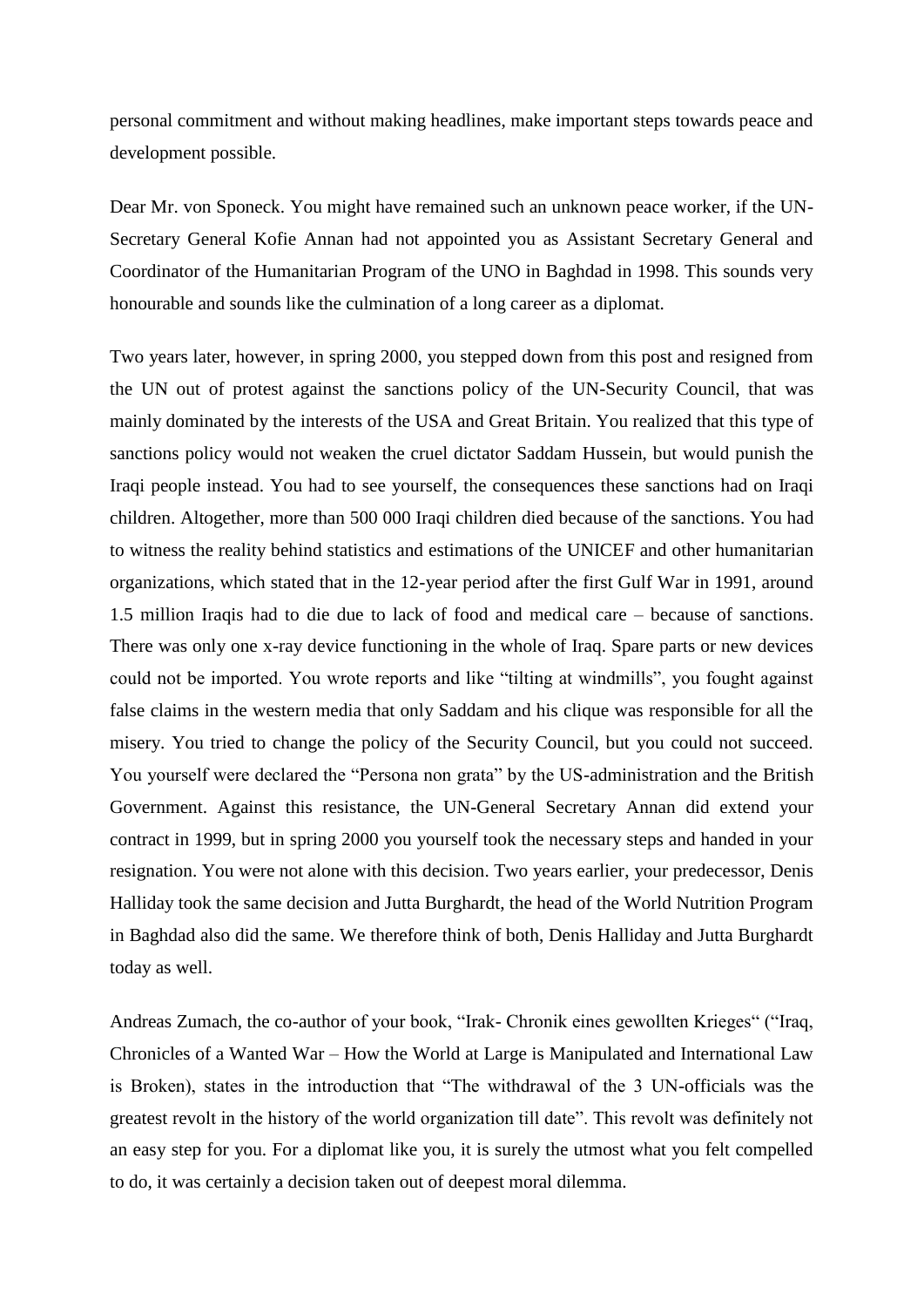If I understand it right, you have devoted your entire life to the idea of the United Nations and therefore, also to the principles of international law and human development worldwide. If the Security Council of this organization, however, carries out a policy that is contrary to these principles, then you had to take this step if you wanted to remain true to your convictions.

Today, we should remind ourselves that your criticism then, does not go back to the time of the Bush-Administration. It was the Clinton–Era, Bush had not yet taken up office. Retrospectively, the Clinton Era might seem, to many of us, as the bright past before the dark present of the US Foreign Affairs. It was, however, Madeleine Albright, Secretary of State under Clinton, who publicly said in 1996 that the deaths of half a million children in Iraq – if it was the case – is a "reasonable price" for the maintenance of economic sanctions. Nothing in your book shocked me more deeply than this quotation.

Your resignation in 2000 could have been the guiding light for a different policy. It also received a great public response. You received the Peace Award of the Church of England among others. The British Policy, however, has not been influenced by this, as we know. What happened after that was even worse. The 12-year lingering war against Iraq turned into an active war in which thousands of Iraqi civilians lost their lives and the infrastructure of the country was completely destroyed.

I do not know how many children are still dying due to the consequences of war. What we know is: everyday, numerous American soldiers in Iraq are dying. There is a huge amount of hatred. Even the international aid organizations are being attacked. Those who have read or heard about your reports, know exactly why this is happening. It is the result of a fundamentally wrong, cruel and futile policy which already started in 1991.

Even after your resignation in the year 2000, you Mr. von Sponeck, did not simply withdraw to your private life. You raised public awareness about the consequences of this sanction policy in speeches and articles prior to summer 2002. Thereafter, as it became obvious that the Bush-Administration, no matter what, is going to start a second war on Iraq, you did your utmost to prevent the breach of international law. Neither did you – nor did we – succeed.

You, however, encouraged us to say NO to this infringement. Your strengthened us with your expertise and have helped thousands of people to understand better the situation in Iraq. You showed us through your publications, the fundamentals of a policy that could strip a cruel dictator like Saddam Hussein of his power without using inhuman means themselves.